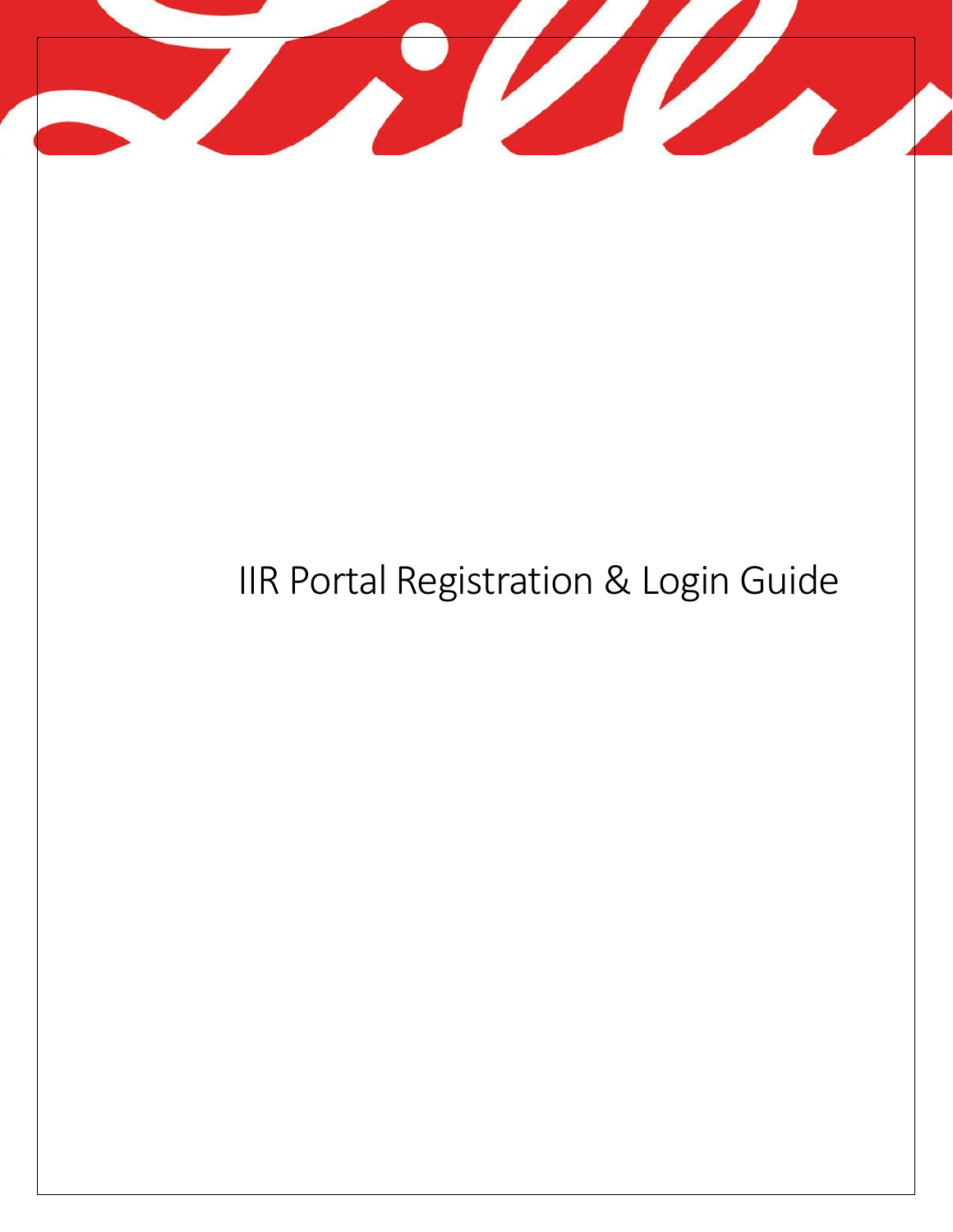## Table of Contents

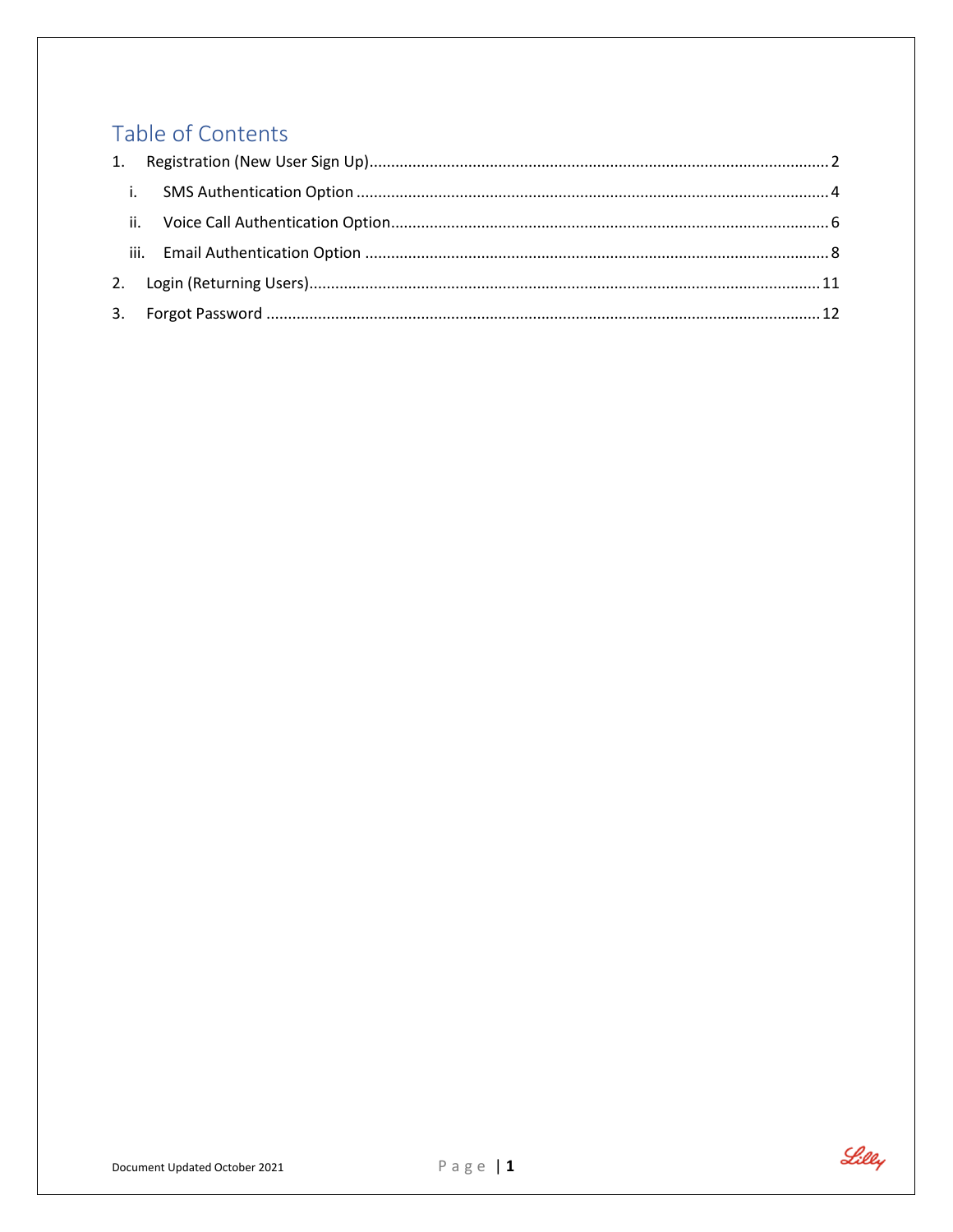## <span id="page-2-0"></span>1. Registration (New User Sign Up)

Users may register for the IIR Portal at any time to track their submitted concepts. The registration process is detailed below:

1. Click the Login button in the upper right-hand corner of the IIR Portal

| Lilly                                  | Submit a Concept | Areas of Interest My Submissions |  | FAQ's <mark>Log in</mark> |
|----------------------------------------|------------------|----------------------------------|--|---------------------------|
| <b>Investigator Initiated Research</b> |                  |                                  |  |                           |

2. Click on "Don't have an account? Sign up"

| Connecting to <b>Investor Initiated Research (IR)</b><br>Sign-in with your Lilly Preview account to access IIR portal-Poc |
|---------------------------------------------------------------------------------------------------------------------------|
| Lilly                                                                                                                     |
| Sign In                                                                                                                   |
| Username                                                                                                                  |
|                                                                                                                           |
| Remember me                                                                                                               |
| Next                                                                                                                      |
| Need help signing in?                                                                                                     |
| Don't have an account? Sign up                                                                                            |

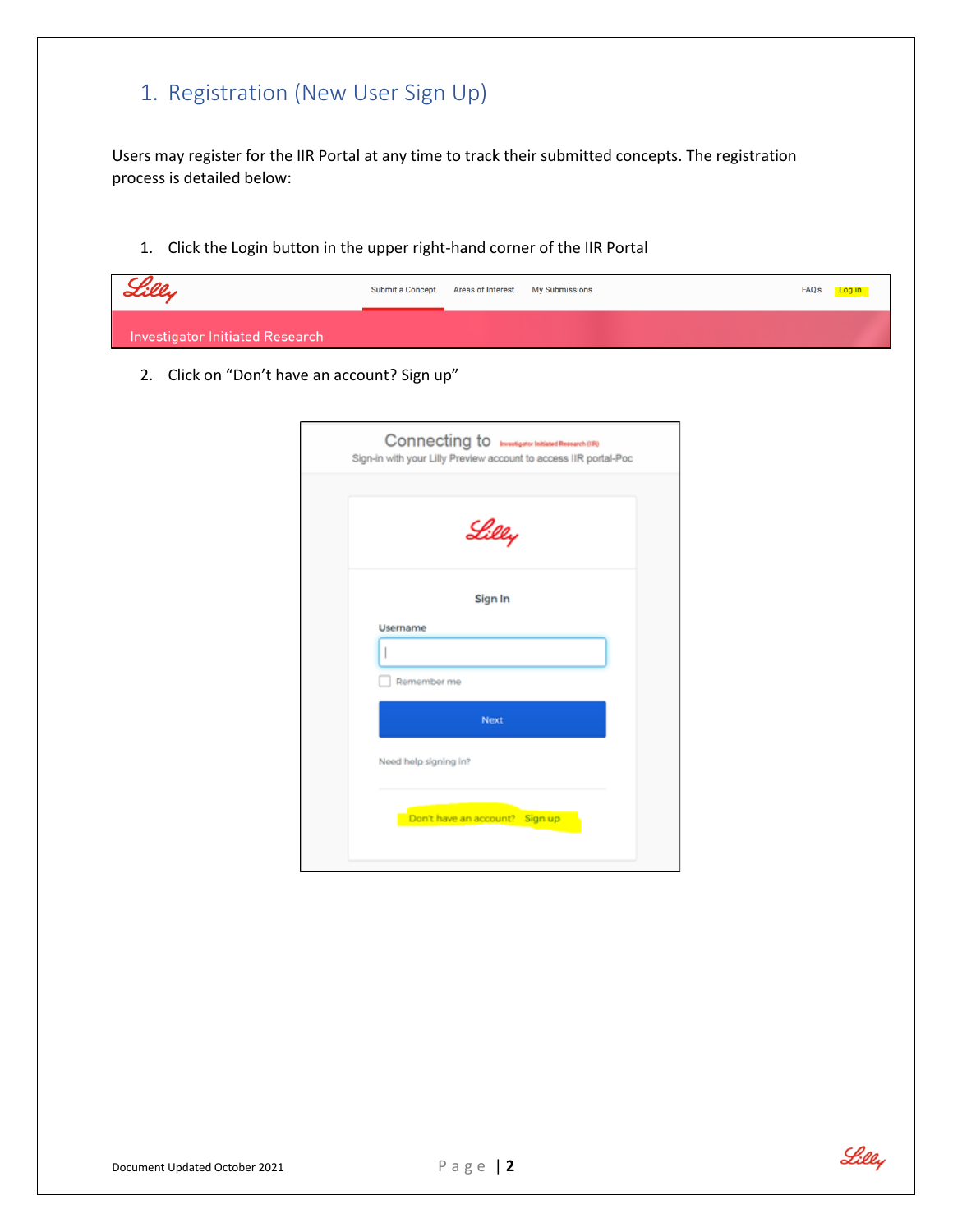3. Create an account by entering an Email Address, Password, First Name, and Last Name. Click Register to generate an email to your email address.

| Connecting to <b>Investigate Initiated Research (IR)</b><br>Sign-in with your Lilly Preview account to access IIR portal-Poc |
|------------------------------------------------------------------------------------------------------------------------------|
| Lilly                                                                                                                        |
| <b>Create Account</b>                                                                                                        |
| Email*                                                                                                                       |
| <sup>4</sup> Password *                                                                                                      |
| First name*                                                                                                                  |
| Last name*                                                                                                                   |
| * indicates required field                                                                                                   |
| <b>Register</b>                                                                                                              |
| Back to Sign In                                                                                                              |

4. Check your email for the "Activate Account" message. Please check your Spam/ Junk folder if email is not found in the Inbox.

| <b>Activate Account</b>                                                                                                                                                                             |
|-----------------------------------------------------------------------------------------------------------------------------------------------------------------------------------------------------|
| Lilly <noreply@lilly.com><br/>To<br/>Retention Policy Inbox (60 days)<br/>(i) If there are problems with how this message is displayed, click here to view it in a web browser.</noreply@lilly.com> |
| Lilly                                                                                                                                                                                               |
| Hi                                                                                                                                                                                                  |
| Welcome to Lilly!                                                                                                                                                                                   |
| To verify your email address and activate your account,<br>please click the following link:                                                                                                         |
| <b>Activate Account</b>                                                                                                                                                                             |
| This is an automatically generated message. Replies are not monitored or answered.                                                                                                                  |

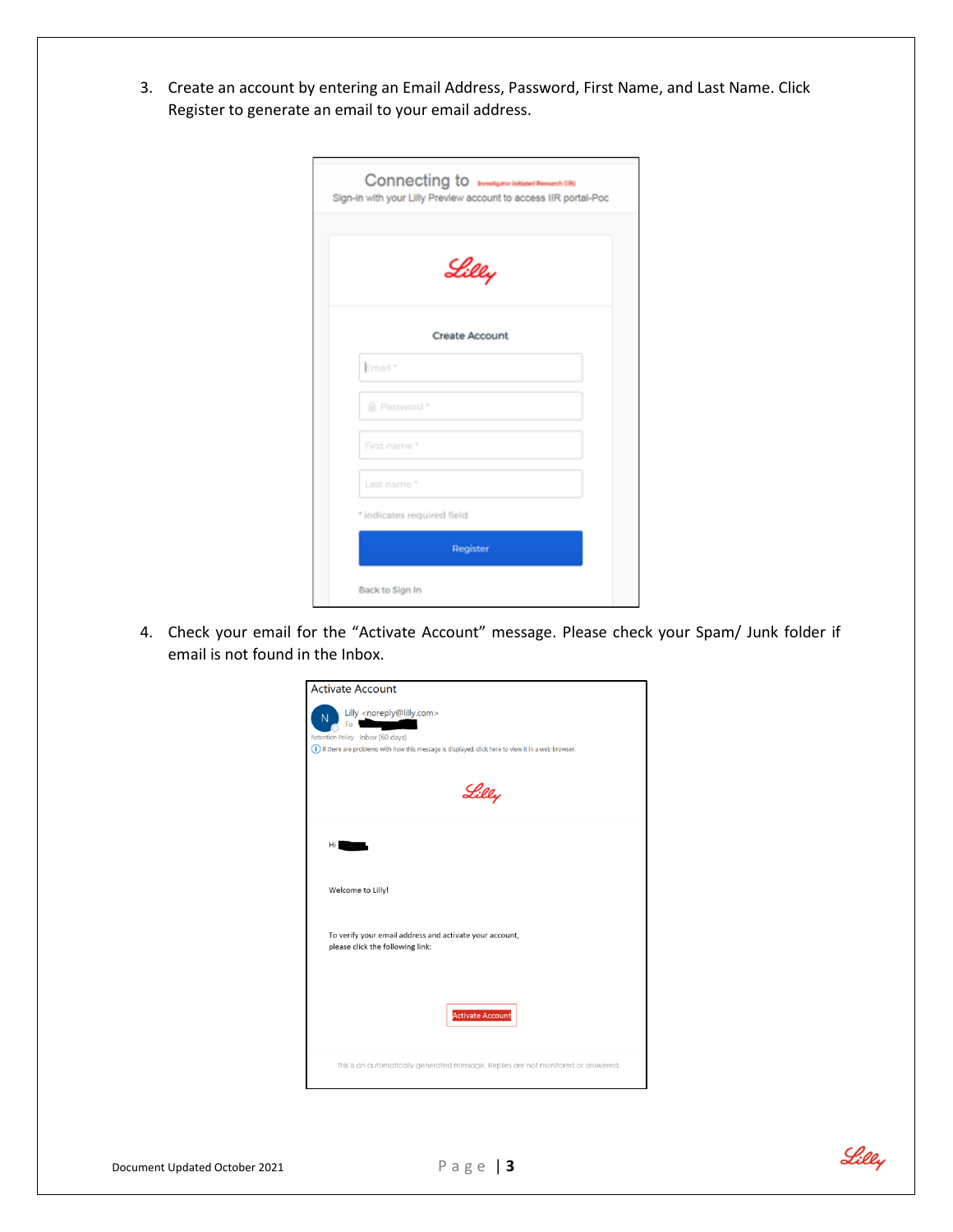- 5. Click on Activate Account to be directed back to the login page. Enter your email address and password.
- 6. You will be directed to a Multifactor Authentication page. Choose to authenticate using SMS (text message), Email, or a Voice Call Authentication.

#### <span id="page-4-0"></span>i. SMS Authentication Option

|                                                                                                                                                                    | Lilly                                                                                                 |  |  |  |  |
|--------------------------------------------------------------------------------------------------------------------------------------------------------------------|-------------------------------------------------------------------------------------------------------|--|--|--|--|
| Set up multifactor authentication<br>Your company requires multifactor<br>authentication to add an additional layer of<br>security when signing in to your account |                                                                                                       |  |  |  |  |
|                                                                                                                                                                    | <b>SMS Authentication</b><br>Enter a single-use code sent to your<br>mobile phone.<br>Setup           |  |  |  |  |
| (a)                                                                                                                                                                | Voice Call Authentication<br>Use a phone to authenticate by<br>following voice instructions.<br>Setup |  |  |  |  |
|                                                                                                                                                                    | <b>Email Authentication</b><br>Enter a verification code sent to your<br>email.<br>Setup              |  |  |  |  |

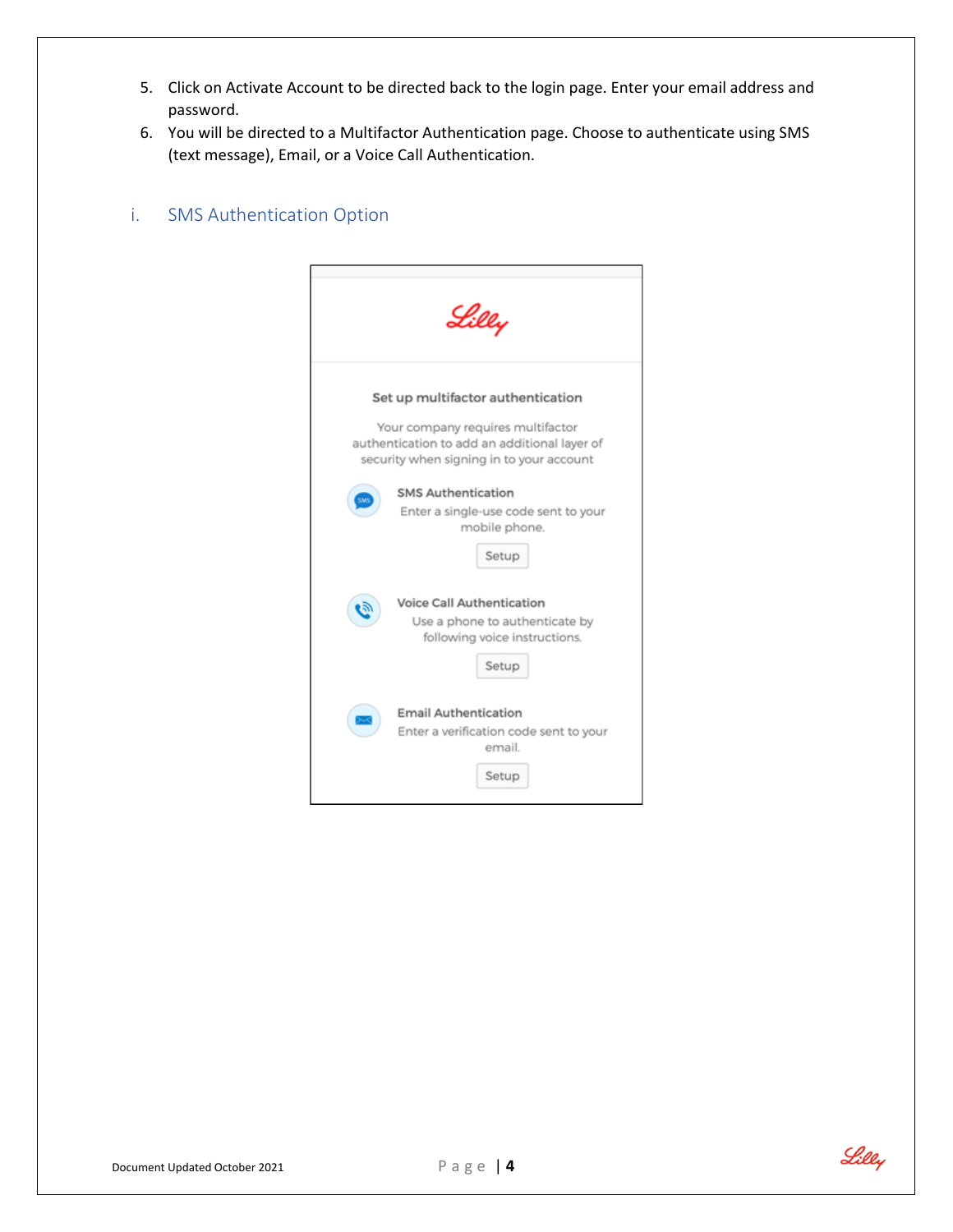1. Choose your country and enter a phone number. Click Send Code

| Lilly                                                          |  |
|----------------------------------------------------------------|--|
| <b>SMS</b>                                                     |  |
|                                                                |  |
| Receive a code via SMS to authenticate<br><b>United States</b> |  |
| Phone number                                                   |  |

2. Enter the code you received in your text message and click Verify

| Lilly<br>SMS                           |      |  |
|----------------------------------------|------|--|
| Receive a code via SMS to authenticate |      |  |
| <b>United States</b>                   | ÷    |  |
| Phone number                           |      |  |
| ٠ī                                     | Sent |  |
| <b>Enter Code</b>                      |      |  |
| 732873                                 |      |  |
| Verify                                 |      |  |
| Back to factor list                    |      |  |

3. Success! Your registration is complete, and you will be automatically directed to the IIR home page.

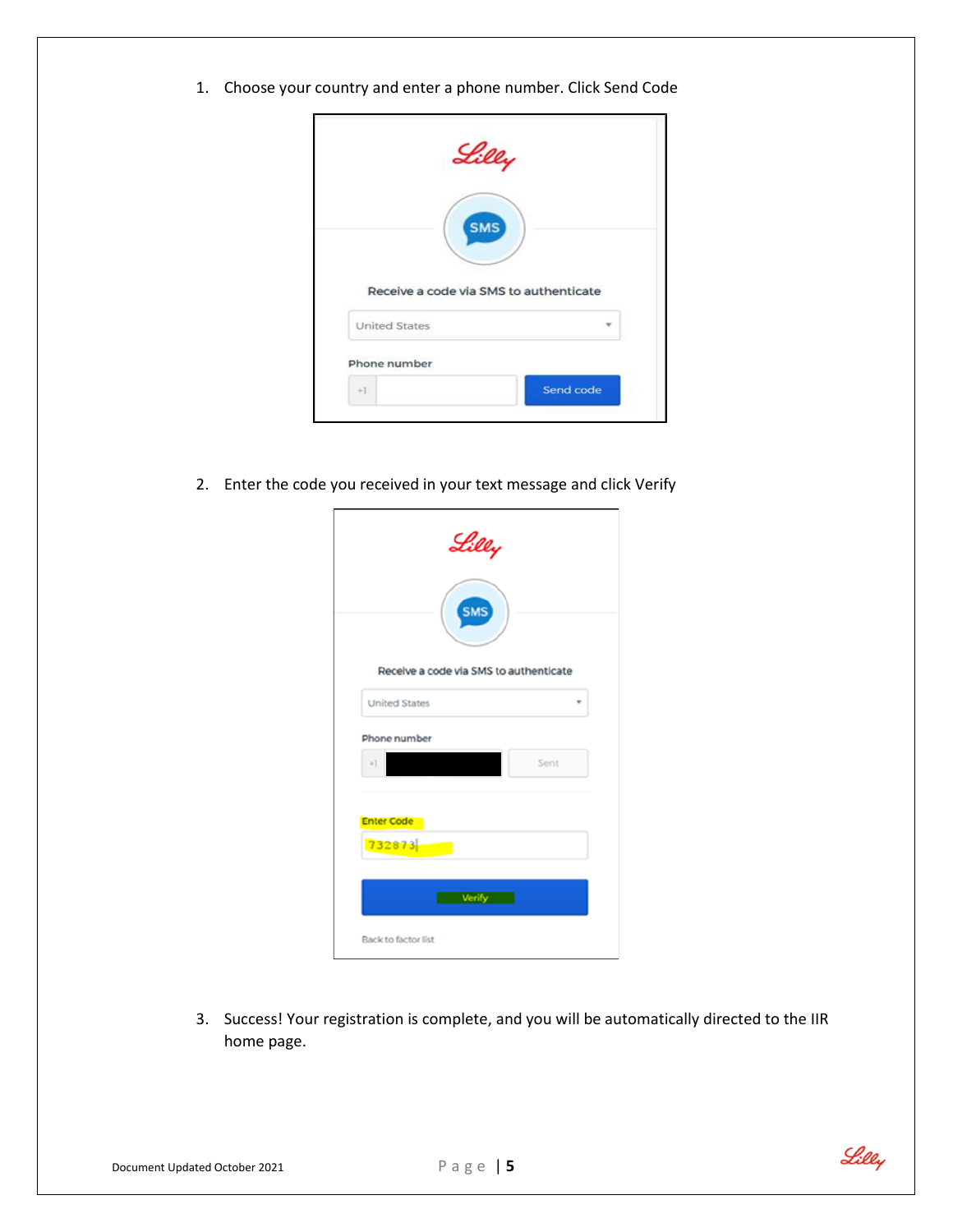#### <span id="page-6-0"></span>ii. Voice Call Authentication Option



- 1. Choose Voice Call Authentication and enter phone number; Click call.
- 2. You will receive an automated call on your phone with a Code.

| Follow phone call instructions to<br>authenticate |                  |
|---------------------------------------------------|------------------|
| <b>United States</b>                              |                  |
| Phone number                                      | <b>Extension</b> |
| $+1$                                              |                  |
| <b>O</b> This field cannot be left<br>blank       |                  |
| Call                                              |                  |
| <b>Back to factor list</b>                        |                  |

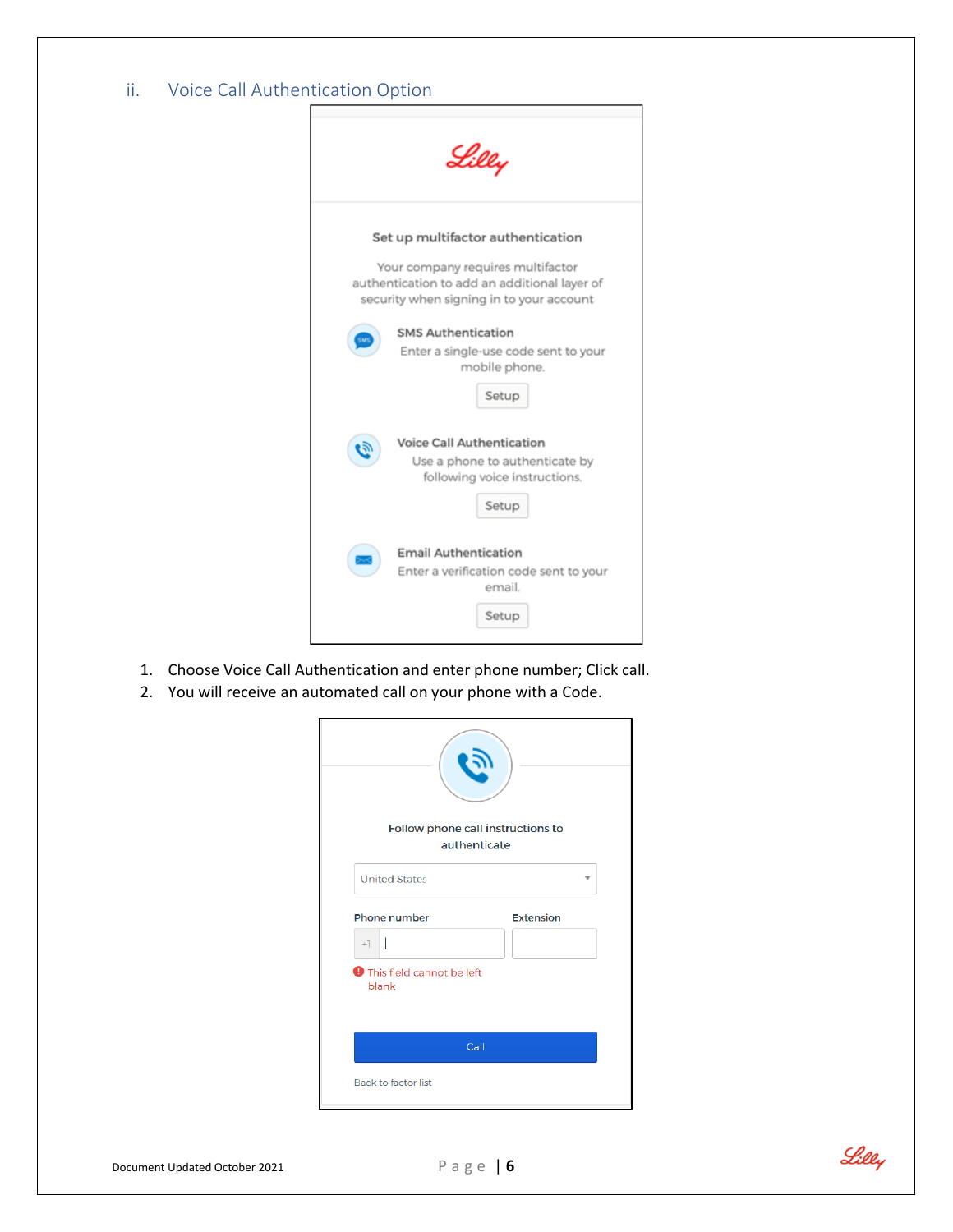- 3. Enter the code you received in your call and click Verify
- 4. You will be redirected back to MFA options with your phone option checked to verify the setup. Click Finish

|                         | Set up multifactor authentication                                                                                                                                      |
|-------------------------|------------------------------------------------------------------------------------------------------------------------------------------------------------------------|
|                         | You can configure any additional optional factor<br>or click finish                                                                                                    |
| <b>Enrolled factors</b> |                                                                                                                                                                        |
|                         | <b>Voice Call Authentication</b><br>$\bullet$                                                                                                                          |
|                         | Additional optional factors                                                                                                                                            |
|                         | <b>Okta Verify</b><br>Use a push notification sent to the<br>mobile app.<br>Setup                                                                                      |
|                         | <b>Security Key or Biometric</b><br>Authenticator<br>Use a security key (USB or bluetooth) or<br>a biometric authenticator (Windows<br>Hello, Touch ID, etc.)<br>Setup |
| SMS                     | <b>SMS Authentication</b><br>Enter a single-use code sent to your<br>mobile phone.<br>Setup                                                                            |
|                         | Finish                                                                                                                                                                 |

5. After registering you can login by clicking Call and re-entering the received code

| Lilly                                                       |
|-------------------------------------------------------------|
| <b>Voice Call Authentication</b><br>(+1 XXX-XXX-5294)       |
| <b>Enter Code</b>                                           |
| Call                                                        |
| Do not challenge me on this device for the next<br>24 hours |
| Verify                                                      |
| <b>Sign Out</b>                                             |

6. Enter code and click Verify. You will be redirected to the home page of IIR portal.

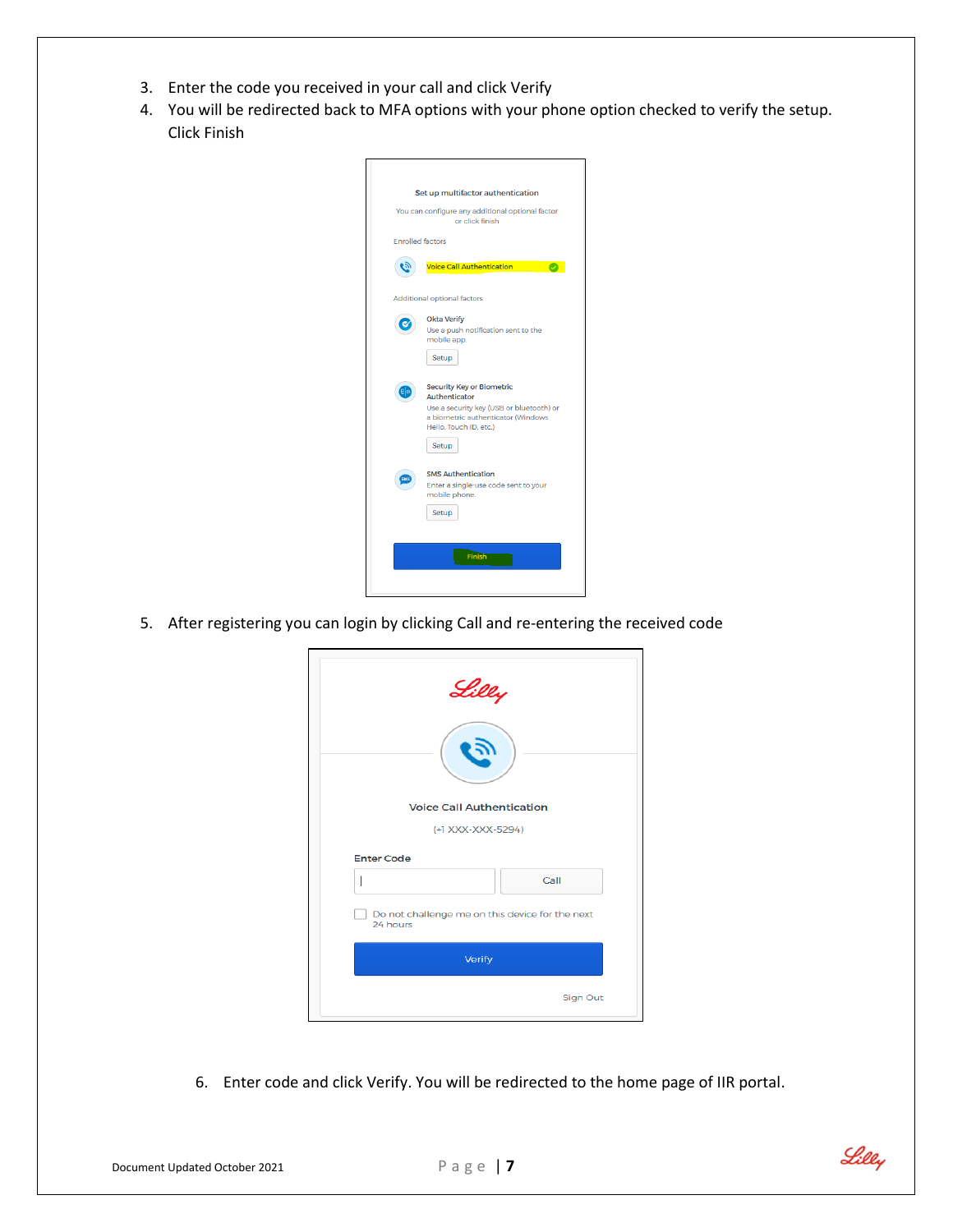#### <span id="page-8-0"></span>iii. Email Authentication Option

1. Choose Email Authentication Setup



2. Click the "Send me the Code" button



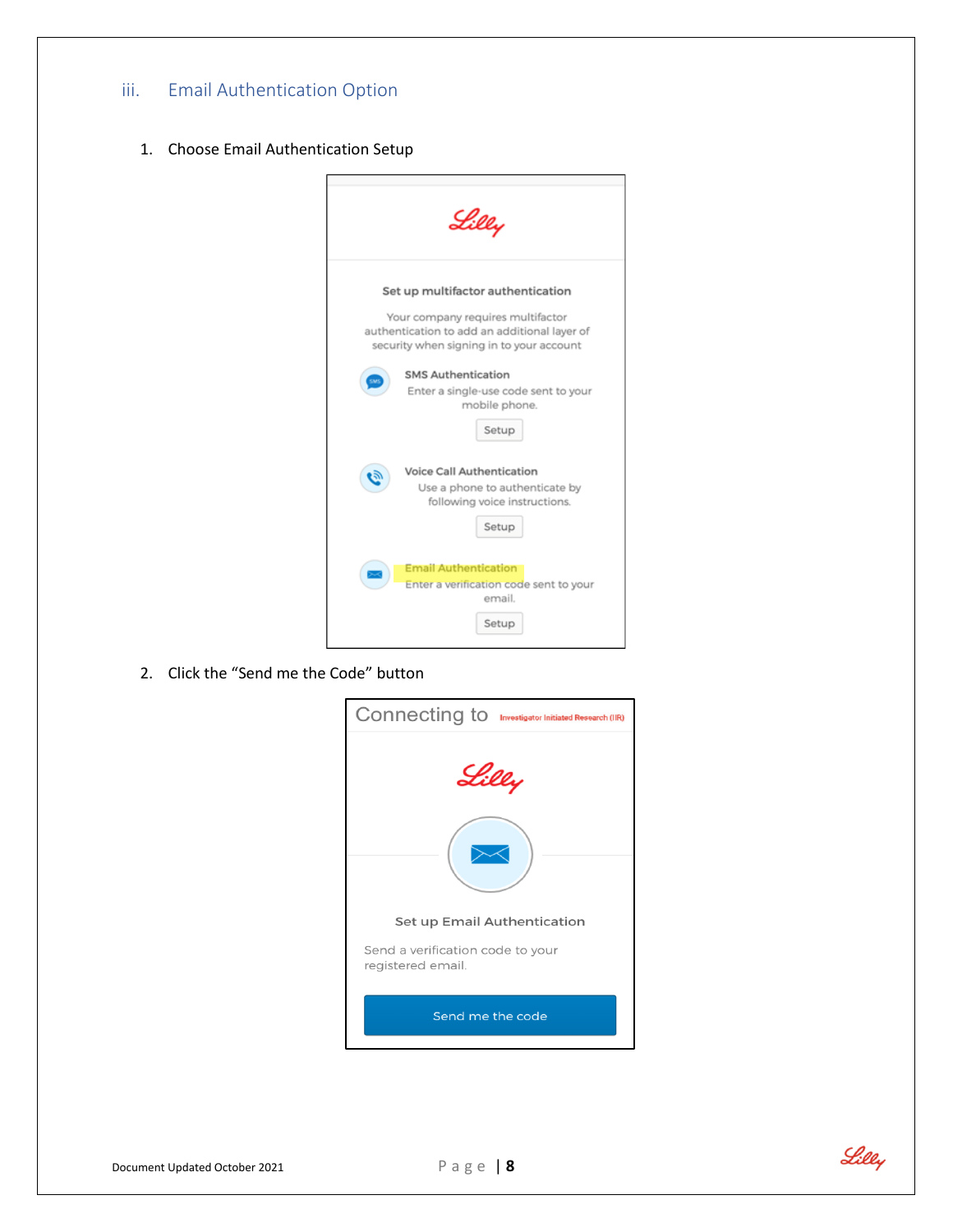3. Navigate to the email sent to the email address you entered when setting up the account to obtain the Verification code. Enter the Verification code and click Verify

| Lilly                                                                              |  |
|------------------------------------------------------------------------------------|--|
| Set up Email Authentication                                                        |  |
| A verification code was sent to<br>. Check your email and enter<br>the code below. |  |
| $\mathbf{A}$<br>Haven't received an email? Send<br>again                           |  |
| Verification code                                                                  |  |
| 374645                                                                             |  |
| Verify                                                                             |  |

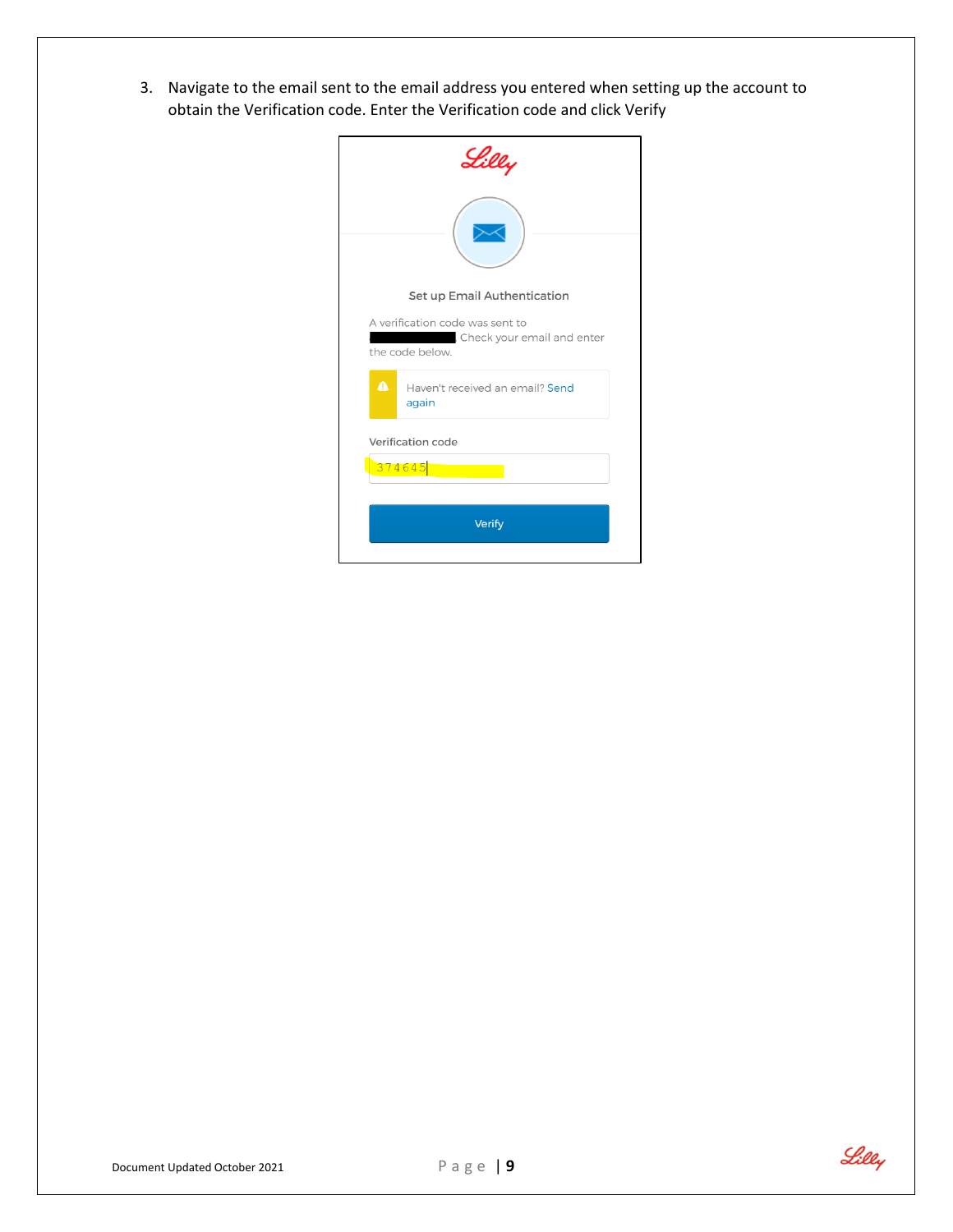4. You will be navigated back to the Multifactor Authentication page. Click Finish.



5. You will then be directed to authenticate once more.

|                                  | <u>Lilly</u>                                                                                   |
|----------------------------------|------------------------------------------------------------------------------------------------|
|                                  |                                                                                                |
|                                  | Set up Email Authentication<br>A verification code was sent to<br>. Check your email and enter |
| Verify with Email Authentication | the code below.                                                                                |
| Send a verification code to      | Verification code                                                                              |
| Send me the code                 | Verify                                                                                         |
| Back to sign in                  | Back to factor list                                                                            |

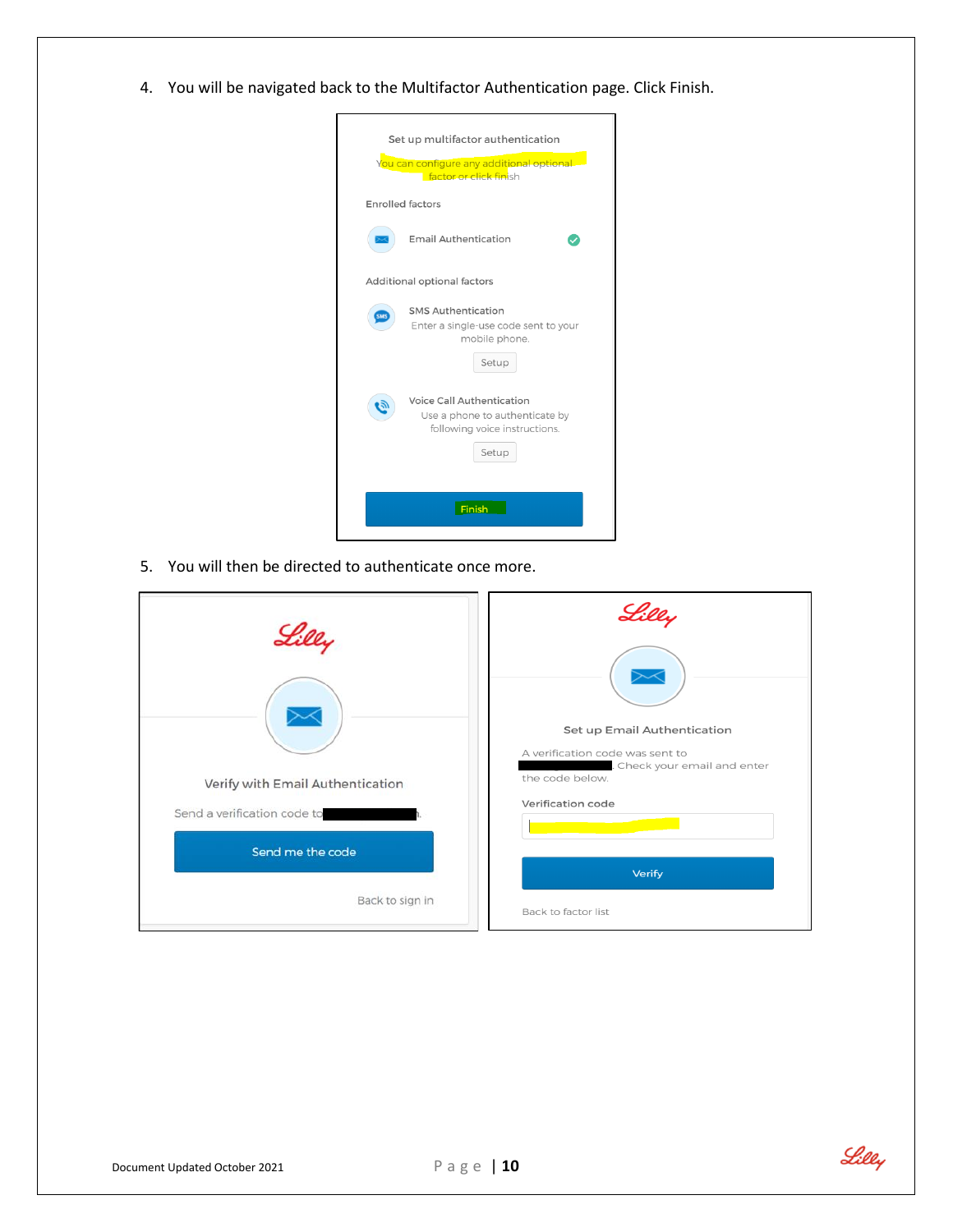6. Upon verifying a second time, you will be directed to the IIR Portal landing page.

| Submit a Concept                                                                                    | My Submissions                      |                                                                                                                                                                                                                                                                                                                                                                                                                                                                                                                                                                                                                                                                                     | Welcome.<br>FAO's<br>Logout                                                  |
|-----------------------------------------------------------------------------------------------------|-------------------------------------|-------------------------------------------------------------------------------------------------------------------------------------------------------------------------------------------------------------------------------------------------------------------------------------------------------------------------------------------------------------------------------------------------------------------------------------------------------------------------------------------------------------------------------------------------------------------------------------------------------------------------------------------------------------------------------------|------------------------------------------------------------------------------|
| <b>Investigator Initiated Research</b><br>scientific staff members from relevant therapeutic areas. |                                     |                                                                                                                                                                                                                                                                                                                                                                                                                                                                                                                                                                                                                                                                                     | There are no submissions yet.<br><b>My Submissions</b><br><b>Delegations</b> |
|                                                                                                     |                                     |                                                                                                                                                                                                                                                                                                                                                                                                                                                                                                                                                                                                                                                                                     |                                                                              |
|                                                                                                     | <b>The Concept to Trial Process</b> |                                                                                                                                                                                                                                                                                                                                                                                                                                                                                                                                                                                                                                                                                     |                                                                              |
| Proposal                                                                                            | Protocol                            | <b>Study Readiness</b>                                                                                                                                                                                                                                                                                                                                                                                                                                                                                                                                                                                                                                                              | <b>Active Trial</b>                                                          |
|                                                                                                     |                                     | Areas of Interest<br>In addition to sponsoring its own research and research collaborations, Lilly has programs for considering<br>external requests for Lilly provision of study drug and/or financial support for Investigator Initiated research<br>that is initiated, designed and sponsored by external researchers. Lilly considers such requests for support of<br>Investigator Initiated Research projects based on scientific ment and strategic fit with Lilly's areas of<br>research interest. These reviews are carried out by global committees comprised of Lilly medical and<br>This site is intended for Health Care and Research Professionals over the age of 18. |                                                                              |

- <span id="page-11-0"></span>2. Login (Returning Users)
- 1. Click the Login button in the upper right-hand corner of the IIR Portal



2. A login screen will come up. Enter your username and password

| Lilly                          |  |
|--------------------------------|--|
| Sign In                        |  |
| Username                       |  |
|                                |  |
| Password                       |  |
|                                |  |
| Remember me                    |  |
|                                |  |
| Sign In                        |  |
| Need help signing in?          |  |
| Don't have an account? Sign up |  |

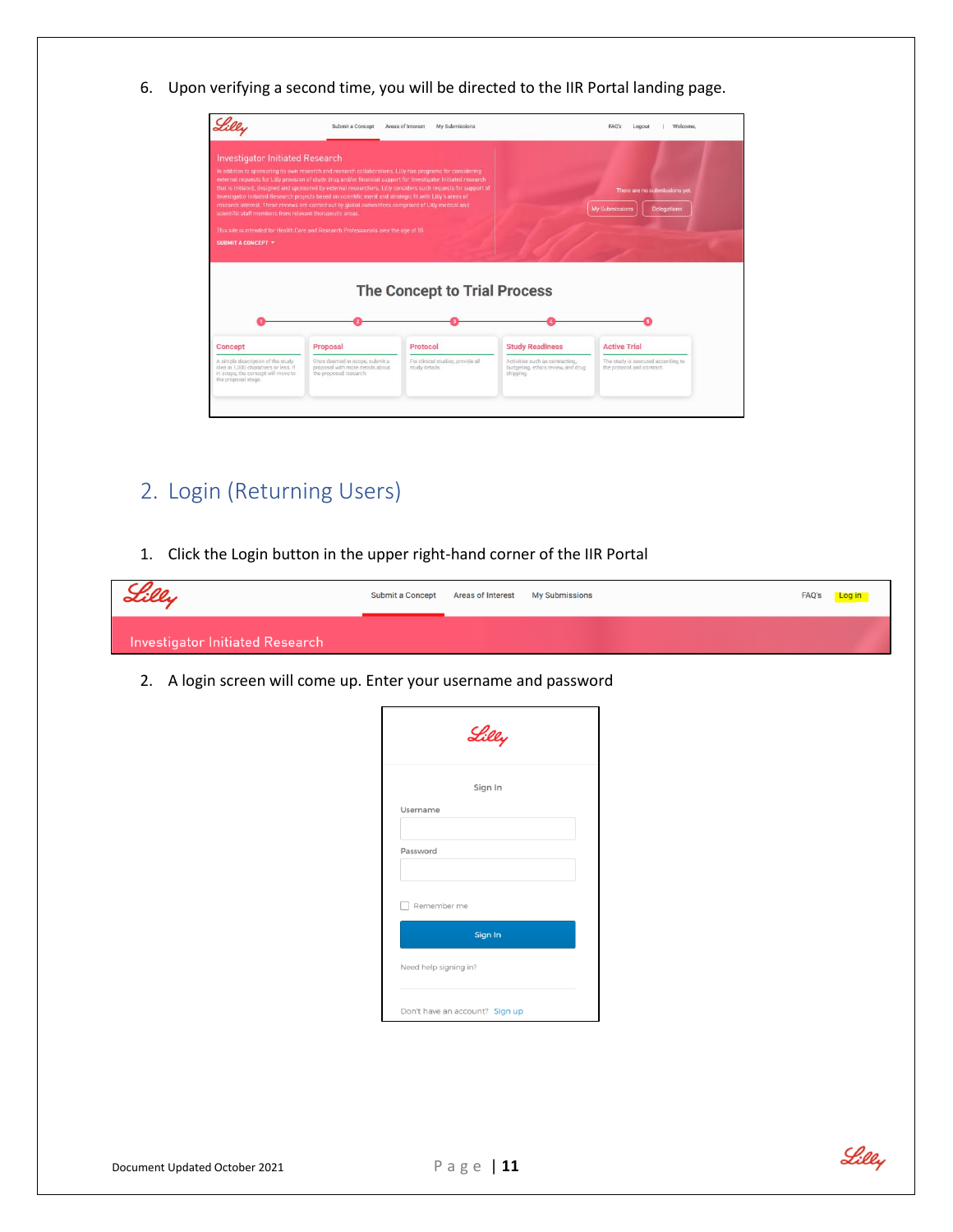3. Your Multi factor authentication screen will pop up (SMS, Voice Call, or Email) as described above

| Connecting to Investigator Initiated Research (IR)<br>Sign-in with your Eli Lilly and Company account to access IIR<br>Portal |
|-------------------------------------------------------------------------------------------------------------------------------|
|                                                                                                                               |
|                                                                                                                               |
|                                                                                                                               |
|                                                                                                                               |
|                                                                                                                               |
| Lilly                                                                                                                         |
|                                                                                                                               |
| <b>SMS</b>                                                                                                                    |
|                                                                                                                               |
|                                                                                                                               |
| <b>SMS Authentication</b>                                                                                                     |
| (+1 XXX-XXX-8411)                                                                                                             |
| <b>Enter Code</b>                                                                                                             |
| Send code                                                                                                                     |
| Do not challenge me on this device for the next                                                                               |
| 24 hours                                                                                                                      |
| Verify                                                                                                                        |
|                                                                                                                               |
| Sign Out                                                                                                                      |

4. Once you receive the code and enter it, you will be redirected to the home page

### <span id="page-12-0"></span>3. Forgot Password

1. If you forget your password, and receive an error signing in. Click on the "Need Help Signing In?" button